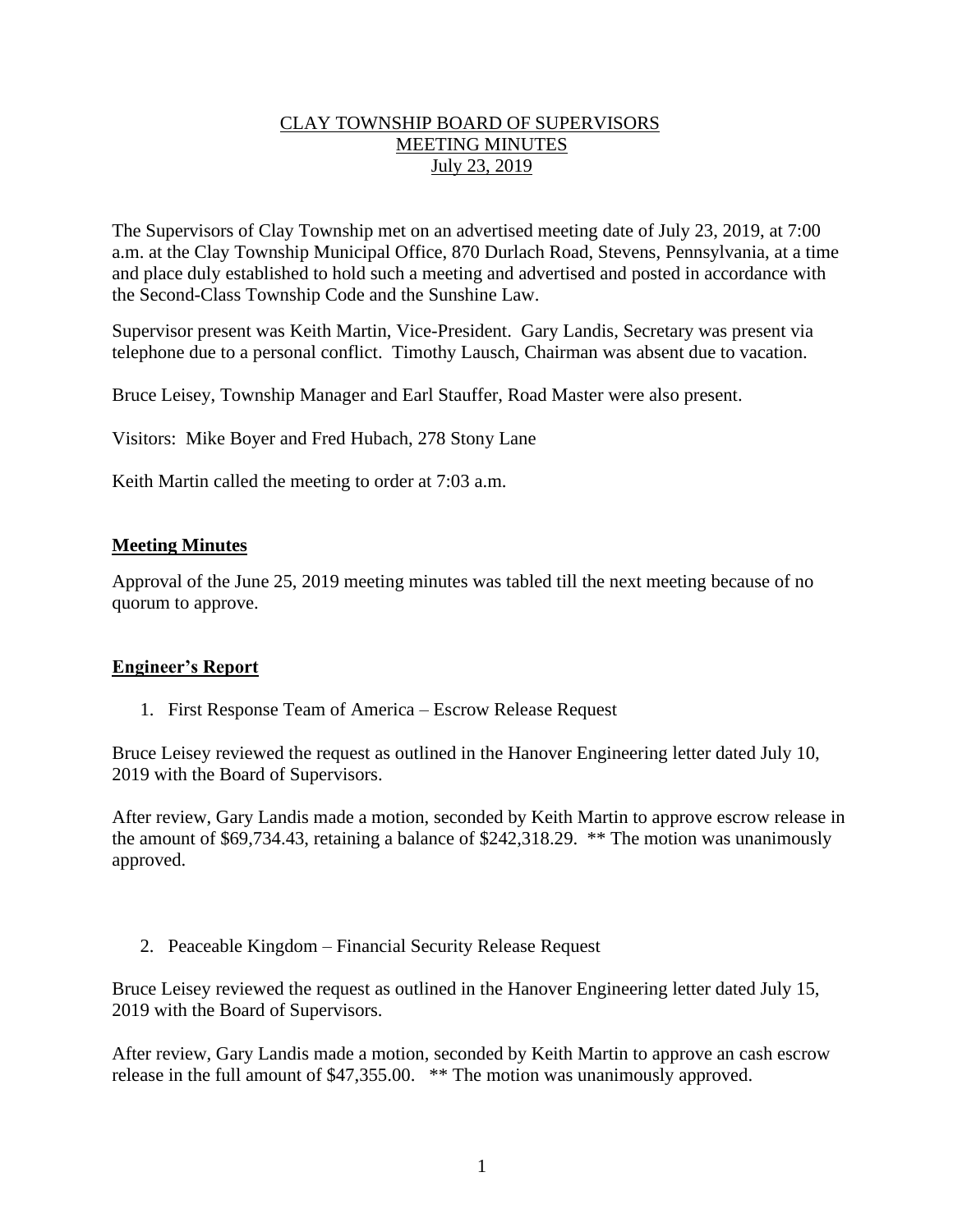# **Old Business**

None

# **New Business**

1. Road Master Update

Earl Stauffer informed the Board of Supervisors that line painting will be completed in the near future and intersections that were crack sealed are scheduled to be swept of loose stones.

There was discussion on options for dust control on Stony Lane. Earl said that the cost to chip seal Stony Lane is approximately \$7,000. There was also discussion on placing temporary speed bumps.

No decisions were made and further discussion will be had at the next meeting.

2. Manager Update

No update due to time conflict.

3. Zoning Officer Update

No update due to time conflict.

4. Update on Traffic Study for Multi Modal Transportation Grant

Bruce Leisey reviewed grant match options with the Board of Supervisors.

After discussion, Gary Landis made a motion, seconded by Keith Martin to provide a funding commitment letter for the Multi Modal Transportation grant in the amount of a 50% match of which 18% will be provided through another Traffic Impact Agreement between the Developer of Countryside Enterprises and Clay Township. \*\* The motion was approved unanimously.